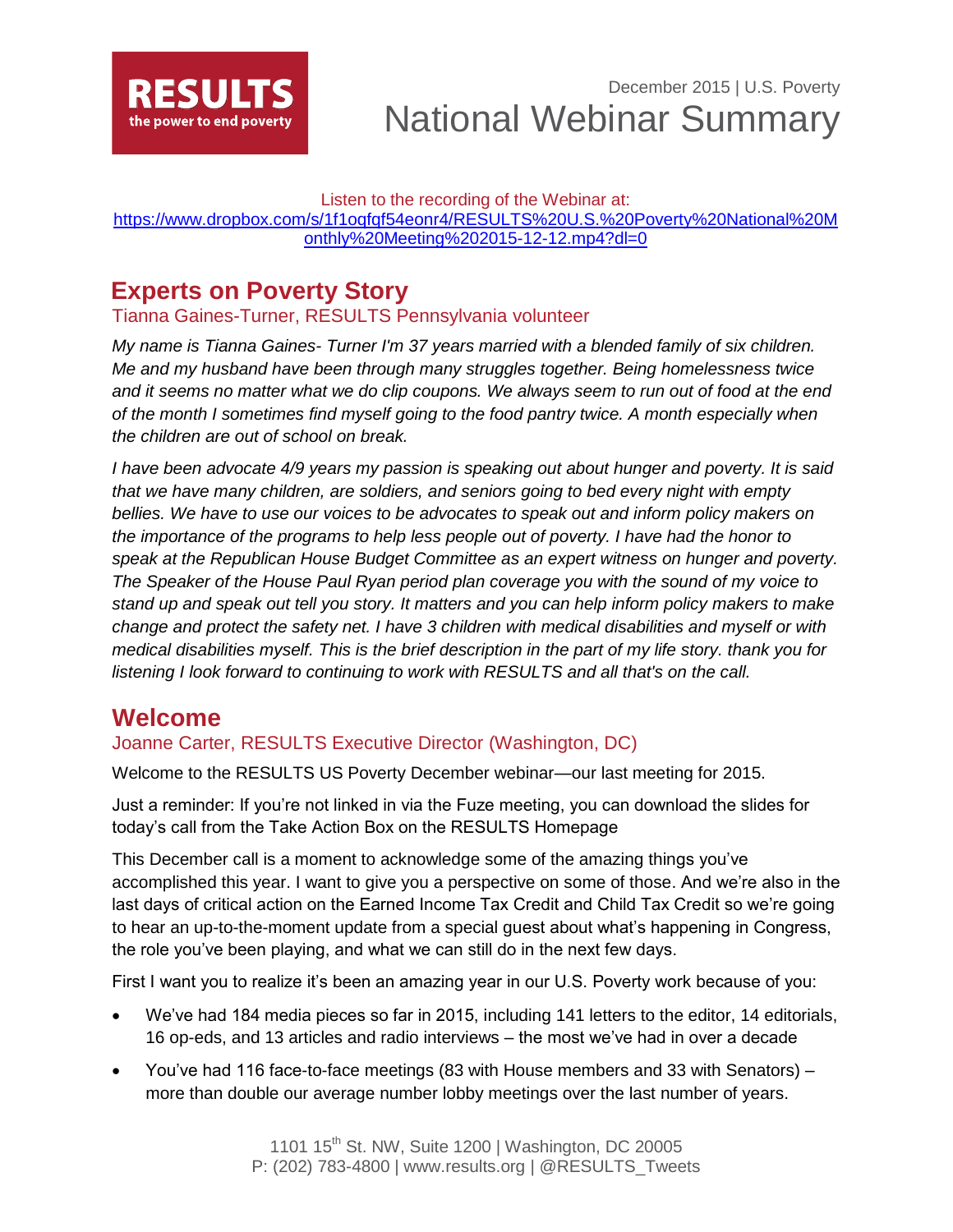- We've welcomed 4 new U.S. poverty groups with 4 more started but still in training (How many new states? – 2 of today, hopefully 5 by the end of the year
- We've grown our network of experts on poverty who are truly now some of the most persuasive and effective spokespeople on these issues in our nation and have spoken and been published across the country.
- You've also held numerous outreach meetings and raised tens of thousands dollars for RESULTS (I can let you know the impressive final number sin January.

And all of your work helped prevent deep cuts in the budget to SNAP (formerly Food Stamps) this year AND put us in the position of possibly making the EITC and CTC provisions permanent before 2017.

A real thanks to all of you who have sprung into action so quickly and effectively to lobby the House and Senate on the EITC and CTC to help ensure that as Congress looks to pass massive corporate tax breaks, that the EITC and CTC provisions are made permanent too. In the midst of everything you're doing for the holidays and everything you're doing in your life, there is nothing more important you could have done this holiday to make sure that our system protects the needs of low-income working families and that 16 million people don't fall deeper into poverty. And we still have a few more hours next week to make sure this happens so thanks for not letting up.

To support us in our advocacy right now on the EITC and the CTC, we have a great guest speaker to give us the latest on what's happening and how our work has been having an impact--Louisa Warren from the Center on Budget and Policy Priorities.

Then you'll hear form Meredith Dodson on what you can do right now on EITC/CTC

And as we look toward 2016, Ruth Innocent, one of our Experts on Poverty, will lead us in a powerful training on using storytelling in your advocacy

Then you'll hear a share about the amazing work Houston has done this past month in support of the EITC and CTC. I'll let them tell the story but I had the privilege to join the Houston folks for an editorial board meeting with the Houston Chronicle and if there was ever a clear example of the power of stories, that was one — as soon as Cacie Waters started speaking about her family's experience with the EITC, the entire editorial board meeting shifted and I'm convinced that's what made it a success.

We'll end with an update on your fantastic fundraising efforts from Jerusa Contee and then some guidance on group planning and other exciting end of year opportunities.

Thank you again for all you do to shape policies and political priorities to create a more just and humane nation. I wish you a peaceful and very happy holiday.

## **Guest Speaker – Louisa Warren, Center on Budget and Policy Priorities**

Facilitated by Meredith Dodson, Director of U.S. Poverty Campaigns (Washington, DC)

### **Bio of Louisa Warren**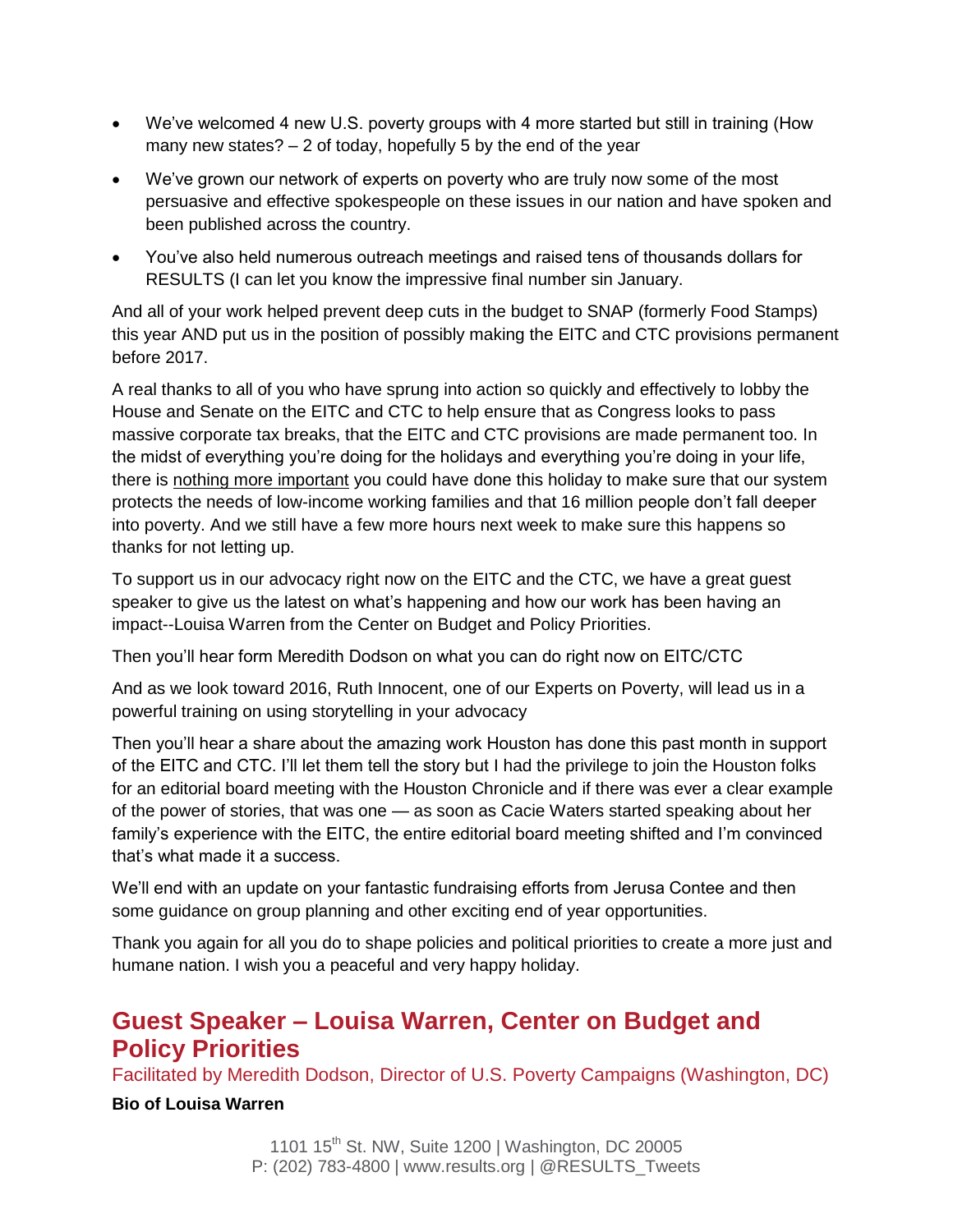- Assistant Director of State Engagement & Partnerships at the Center on Budget and **[Policy Priorities](http://www.cbpp.org/)**
- Works with state-based organizations on advancing state and federal policy that reduces poverty
- Also advises on issue campaign strategy on state fiscal policy
- Before coming to CBPP, was a Senior Policy Associate at the North Carolina Justice **Center**
- Worked on tax and budget issues, income supports, workplace standards, and prisoner re-entry
- Also served as Director of the North Carolina Coalition for Lobbying Reform
- Graduated Phi Beta Kappa with a BA from Grinnell College in Iowa
- **1. Can you explain how we've gotten to where we are today on a tax deal that could make the EITC and CTC provisions permanent? [What impact has local media coverage had on the debate, and how can advocates shape the final outcome in the next few days?**
	- Critical, odd moment of waiting for the next 24 hrs
		- o Collective efforts of organizations like RESULTs is why we're here
		- o We've come a long way struggled to make EITC CTC easy to understand/make it real for people (de-wonkify)
			- It is not well known, no social movement in the streets calling for action (like minimum wage, etc)
			- It is incredibly complex, yet so vital to lives, tools to reduce poverty
		- o THAT is where we started earlier this year
	- We've since educated folks on what EITC CTC is
		- $\circ$  Had to inspire a sense of urgency (hurdle of 2017 expiration date not seeming urgent) and overcome the challenge of defining pathway for success in **Congress**
		- $\circ$  In early 2015: very few champions in Congress (except Sherrod Brown perhaps) and very few even paying attention/aware
			- We had the same challenge as with the public understanding the issue, making the request, and creating a sense of urgency
	- We have come a long way in just a few months
		- o We now have clear champions in both House and Senate
		- $\circ$  We've succeeded in making this issue as top leverage for making business extenders permanent
		- o This bi-partisan commitment big success as well, massive progress in cultivating short term and long term benefits here
		- $\circ$  We've also been successful in getting more draconian measures off the table completely (ex: denying CTC for no SS#)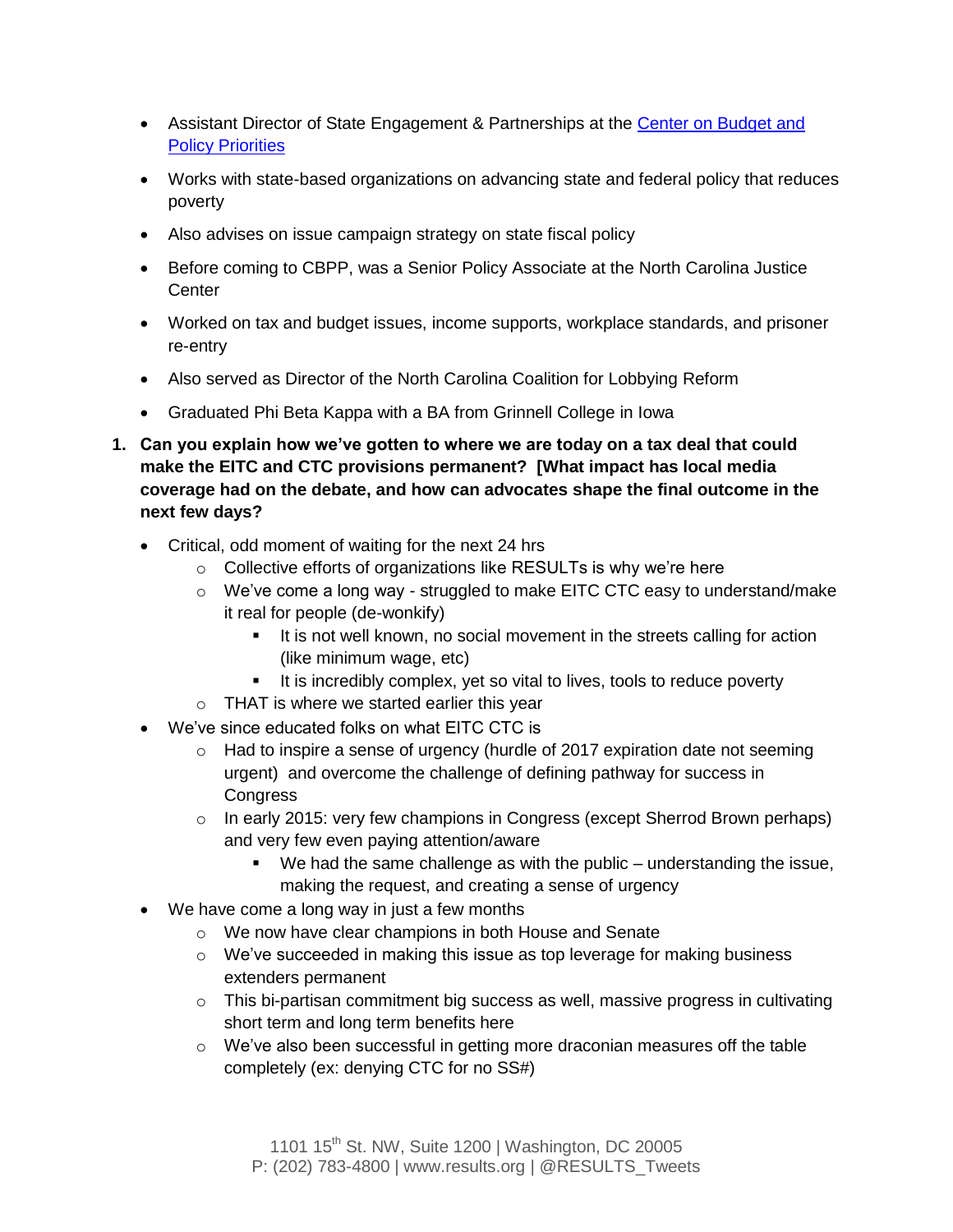- $\circ$  We've made great strides in restoring bipartisan support for EITC (since Reagan - we needed new examples to stay relevant)
- $\circ$  This all happened from large collective efforts from orgs like RESULTS (Louisa Warren astounded by our work)
- Our work has been effective and impactful
	- $\circ$  Strategic challenge to grow a debate was that nationally, the media was not covering it, not high profile - needed to come from states, communities, constituents
- If we get a win: celebrate our hard work
- If things fall apart: we'll continue to work this 2015 work will have strengthened our hand
- Either way, we are conveying a sense of importance to support working families and help them make ends meet
- **2. Can you give us an update of where things stand right now with the work to save these key tax credits?**
	- Like a bottomless 9th inning in the last few weeks (feel like we've had 6 "final last pushes"); a real roller coaster
	- Things are still fluid but things should resolve by early next week. Things could go one of two ways:
		- $\circ$  There is still big interest to make business extenders permanent (our leverage) -4-5 congressional conversation leaders/negotiators, **quite certain if there is a permanent business tax extenders package, EITC CTC will also be made permanent** (challenge being that negotiations are tied up with a totally separate issue around ACA, other things being thrown in the legislation - need Congress and POTUS to agree, if not then…)
		- $\circ$  Talks collapse, little universal will for health tax provisions, Congress moves forward with just short term extension of business tax credits (2 years, but one of them is retroactive)
	- Monday is deadline for all legislation to be filed before 2016 we will hear what happens, deal will be announced or short term leg will be advanced. We either celebrate or do rapid response, set up for 2016 continuing battle. (*UPDATE: Legislation to be released sometime Tuesday*)
	- If we "lose" we're not really losing because we've made so much headway, so we're still not dead if talks collapse.
- **3. How can advocates shape the final outcome in the next few days?**
	- Rapid response communications directly to MoC and staff, amplify message in media: "we did it, will have huge impact on poverty, Congress should pass this deal now" – thank you AND urging support to pass deal (let's not take votes for granted, but no need to do deep vote count at the moment, just use clear message)
	- Only short term business tax extenders bill passes: we need to quickly send message what a disappointment this was, tone can vary from group to group, some harder hitting than others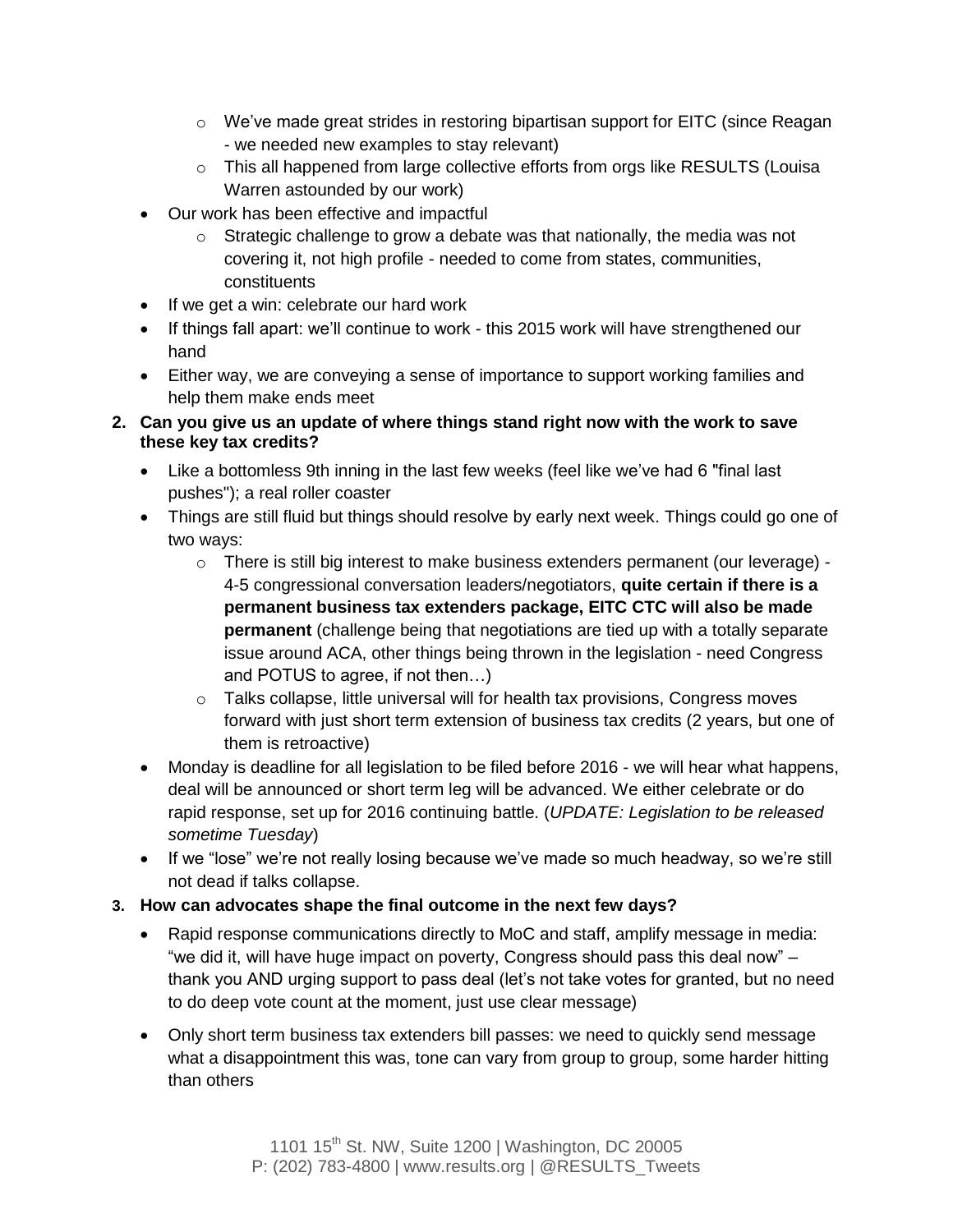# **EITC/CTC Action Overview**

Meredith Dodson, Director of U.S. Poverty Campaigns (Washington, DC)

- If Congress does not save key EITC and CTC provisions:
- Roughly 50 million Americans, including 25 million children, will lose some or all of their tax credits if the EITC and CTC improvements expire.
- More than 16 million people, including 8 million children, will be pushed into, or deeper into, poverty.
- [Tax legislation may be attached to "omnibus" spending bill](http://www.politico.com/tipsheets/morning-tax/) or as separate legislation before or after the omnibus
- Tax proposal likely to be released Monday (*UPDATE: Tuesday or Wednesday*). The plan will either permanently extend some tax provisions, including the EITC and the Child Tax Credit, or temporarily extend expired business tax breaks only.

#### **TAKE ACTION:** A "Rapid Response" will be key. **Use the media to draw attention to this issue, regardless of Congress does**.

- 1. If it's a permanent tax deal, we'll use the media to say "Thank You" for including the EITC/CTC provisions and reinforce the message that this needs to get done
	- We want to make sure this key victory for 50+ million Americans doesn't get overlooked
	- This will also lay groundwork for other efforts to move anti-poverty policies
- 2. If it's a two-year tax deal, we'll use the media to hold Congress accountable
	- Express how incredibly disappointed we are and that we must make these provisions permanent in 2017.

Once we see the proposal, we'll have a sample letter to the editor (LTE) available so you can take action fast. Look for an e-mail from us once the plan is released.

*UPDATE: RESULTS will delay our Weekly Update this week until after the tax plan has been released.*

## **November Action Training – Powerful Storytelling**

Ruth Innocent, RESULTS Raleigh Volunteer and Expert on Poverty (Raleigh, NC)

#### **Stories Matter**

- Effective way to influence policy makers, bust dangerous myths around poverty
- Studies show stories are 22 times more likely to be remembered than facts alone
- Your voice can empower others to speak up, or be a voice for those who feel left behind
- If we don't tell our stories, someone else will (and they may not get it right)

#### **Training Tool - Public Narrative**

- Translating values into action
- Connecting the head to the heart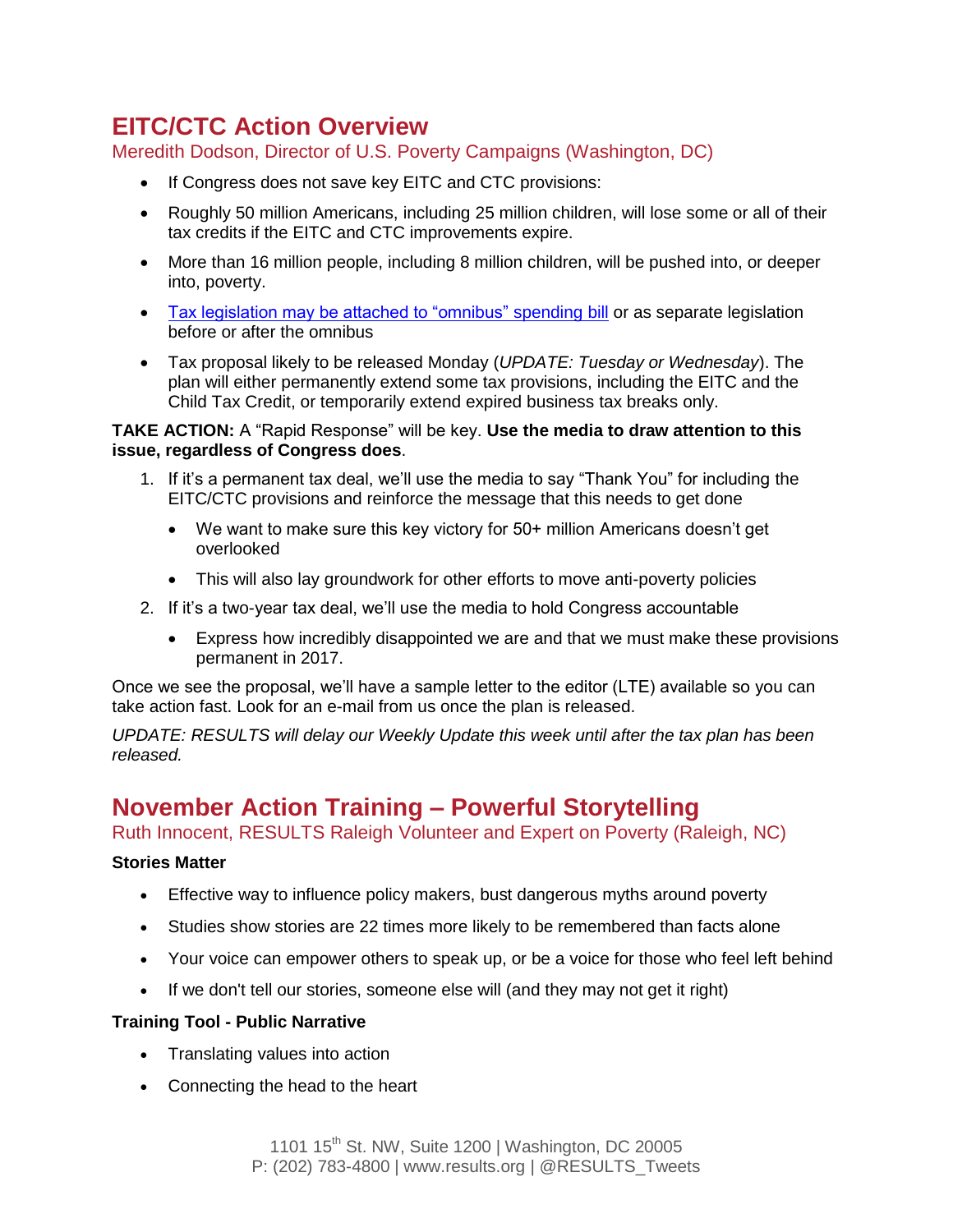- Link our own "calling" to a community call to action
- Overcoming apathy with hope

### **Narrative Plot Elements - Where to Start**

- Structured format to frame your story:
	- $\circ$  Challenge: Why did you feel it was a challenge? What was so challenging about it? Why was it your challenge?
	- $\circ$  Choice: Why did you make the choice you did? Where did you get the courage or not? Where did you get the hope – or not? How did it feel?
	- $\circ$  Outcome: How did the outcome feel? Why did it feel that way? What did it teach you? What do you want to teach us? How do you want us to feel?

#### **Story of Self, Us, and Now**

- Linking your own story/purpose to others, and calling on them to take action
- Story of Self:
	- o Why did *you* decide to advocate, share, join?
- Story of Us:
	- o What are the shared values, goals, choices your community must make?
- Story of Now:
	- o What are our shared challenges and **what is our call to action?**

On Monday, December 14 at 8:30 pm ET, RESULTS hosted *Powerful Speaking: Telling Your*  **Story to Create Change**. This webinar featured our several of our **Experts on Poverty**. They shared how they've developed their own stories, why these stories truly matter, and how you can draw from your own experiences to speak powerfully about poverty. You can listen to a recording of the call [here.](https://www.fuzemeeting.com/replay_meeting/f2988286/7760898)

## **Grassroots Shares**

Facilitated by Jos Linn, Grassroots Manager for U.S. Poverty Campaigns

### **Kathleen Duncan, RESULTS Houston**

*My name is Kathleen Duncan and I'd like to share about RESULTS Houston's recent media work with the Houston Chronicle. David Schubert of RESULTS Houston global group was able to secure a meeting with the Editorial Board of the Houston Chronicle for the day after the Houston fundraiser. RESULTS Executive Director Joanne Carter was in town for the fundraiser so as to maximize Joanne's time when in town, we set up the meeting. We also decided to include Cacie Waters in the meeting as well. Cacie is a new volunteer in Houston and a former REAL Change Fellow. She has attended the International Conference for 3 years, 2 years as a REAL Changer and this last year as a Narrative Project volunteer. She started off in RESULTS*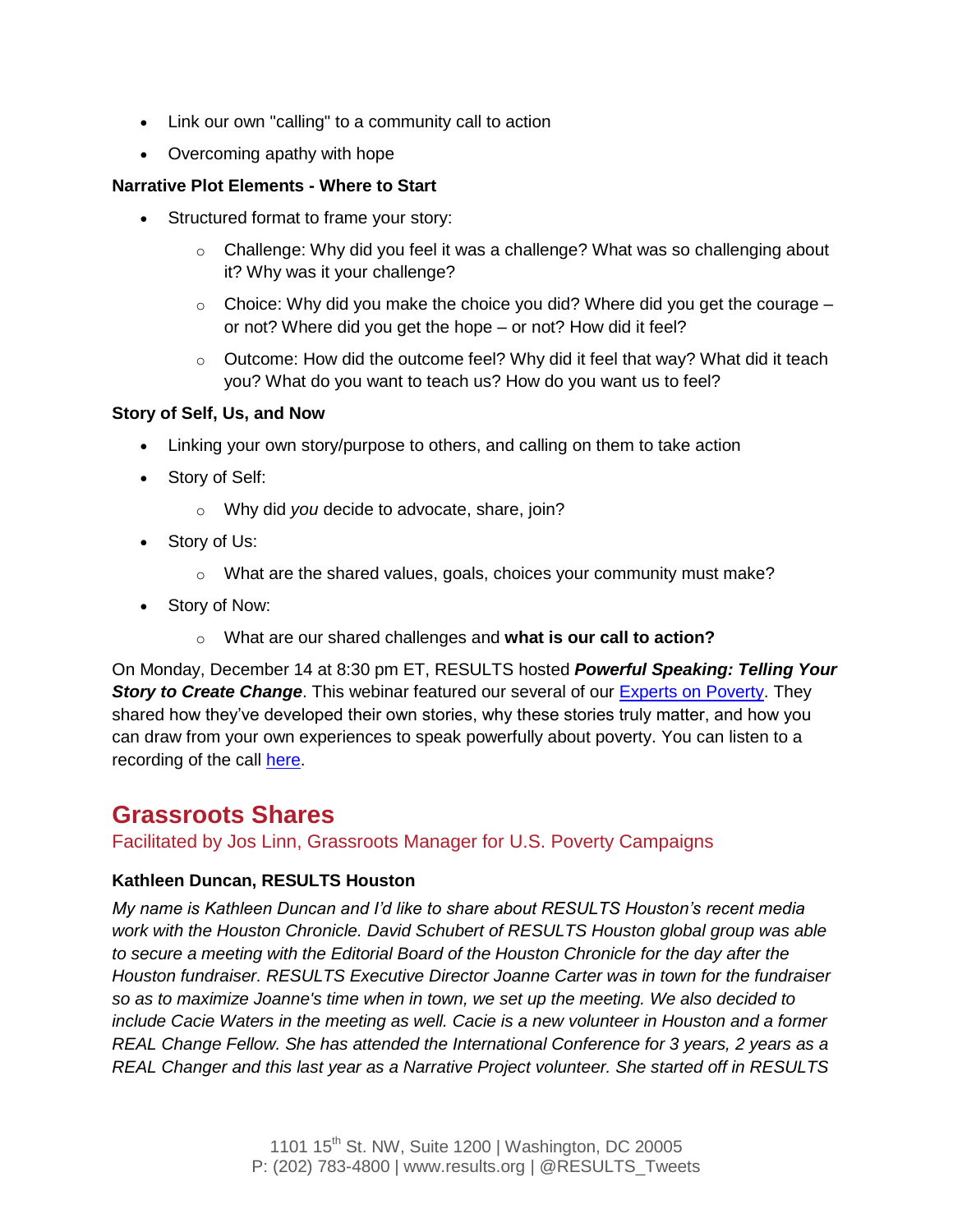*lobbying for our Global issues, something she cares deeply about. But like some REAL Changers, Cacie is comfortable lobbying for both Global and US Poverty.*

*When in 2015 the US Poverty Campaign Issue continued with focus on the vital EITC and CTC, Cacie realized she could speak from personal experience and came forward to the delight of the Texas volunteers. Her mom and twin brother who are successful recipients of the Earned Income Tax Credit. Cacie spent time at this year's International Conference sharing her story*  with congressional offices. She did a knock-out job presenting her story then and so we all *decided to include her in our meeting with the Chronicle.*

*In the meeting, which took place on November 23, we were going after an editorial. We shared information about the EITC and CTC in Texas and the importance of making the expiring provisions permanent. Joanne, of course, did a superb job of presenting the case for an editorial on EITC and CTC. And Cacie once again did a great job sharing her story. The editors were receptive and on November 28, they printed a strong editorial urging Congress to make the EITC and CTC provisions permanent. However, typically, editorials don't include personal stories but the Editorial Board was intrigued by Cacie's story. Cacie had previously submitted an op-ed sharing her story to the Chronicle but to no avail. But once the Board met her and heard her story first hand, her piece was resurrected. So, just two days after they printed the editorial, the Houston Chronicle printed Cacie's op-ed about her family's experience with the EITC and CTC. It once again proves that stories matter. I firmly believe her story played a key role in the Chronicle deciding to write the editorial and it certainly was the reason they printed her op-ed a few days later.*

*We were thrilled when we got both pieces published. And we did exactly what RESULTS teaches us to do when we get media published. We sent copies of the editorial and op-ed to newly appointed House Ways and Means Chair Kevin Brady, who represents an area just outside of Houston, hoping to influence him in tax negotiations.*

# **Fundraising Update**

Jerusa Contee, Senior Development Associate

- Thank you to everyone who participated in fundraising this fall!
- 27 Groups Participated in Friends and Family campaigns!
- 14 Groups hosted fundraising events!
- We met our November Challenge by raising at least \$25,000 that month through Friends and Family and thus earned an additional \$10,000 donation as a matching gift.
- Of our overall \$100,000 goal for this fall, we are getting there we've raised \$61,000 so far. Thank you for all your hard work!
- Be sure to do your own end-of-year giving to RESULTS. Find out more at: [http://www.results.org/support\\_results/donate\\_to\\_results/.](http://www.results.org/support_results/donate_to_results/)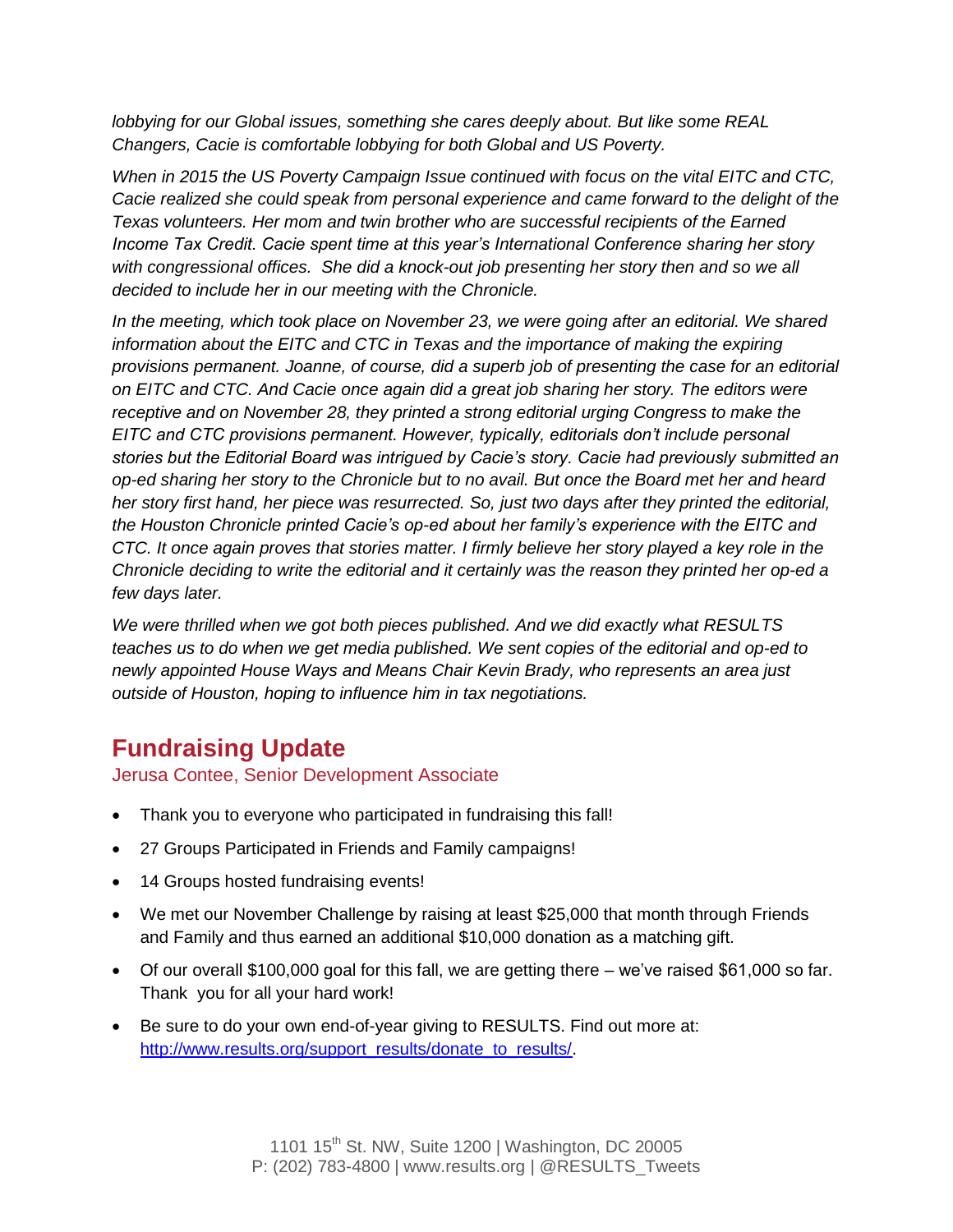## **Announcements**

Jos Linn, Grassroots Manager for U.S. Poverty Campaigns

### **2016 Group Planning**

- In January, we will again do 2016 Group Planning.
- Fill out the *Individual Planning Form* (also in [PDF form\)](http://www.results.org/uploads/files/2016_Individual_Planning_Form.pdf) now so you'll be ready in January.
- Bring the completed form to the January 9 National Webinar. We'll do group planning on that webinar.
- More Group Planning materials are coming! Find them on our [Group Resources page.](http://www.results.org/skills_center/group_resources_and_admin/)
- If you have questions about group planning, please contact Jos Linn ( $\lim_{n \to \infty}$  results.org).

### **February Action Preview**

- We plan to talk more about the racial wealth gap in 2016.
- *[Between the World and Me](http://www.amazon.com/Between-World-Me-Ta-Nehisi-Coates/dp/0812993543)* by Ta-Nehisi Coates has been a critically-acclaimed and award winning book looking at race in modern American society.
- To educate ourselves on this issue, in February we want your groups to read his book and discuss it in your monthly meetings.
- We urge you to buy the book or rent it from your local library so you'll be able to read it before or during February.

#### **Final Announcements**

- Please Fill out our Lobby Meeting Report Form for any lobby meetings
- you've done recently. [www.tinyurl.com/RESLRF.](http://www.tinyurl.com/RESLRF)
- RESULTS Powerful Speaking: Telling Your Story to Create Change webinar, Monday, December 14 at 8:30 pm ET. To participate, login at:<http://fuze.me/27440970> or dial in at (201) 479-4595, Meeting ID: 27440970#.
- RESULTS Free Agents, December 15 at 1:00 pm and 8:00 pm ET. Login at <http://fuze.me/27491886> or by phone at (201) 479-4595, Meeting ID: 27491886. Contact Jos Linn (*jlinn@results.org*) for details.
- RESULTS Offices will be closed December 24-January 3. Happy Holidays!
	- $\circ$  For U.S. Poverty staff, Jos will be on vacation beginning December 17, Meredith beginning December 22, and Kristy beginning December 23
- Find these and other events in the [Events Calendar](http://www.results.org/events/events_calendar/) on the RESULTS website.
- Our next U.S. Poverty National Webinar will be **Saturday, January 9 at 12:30pm ET**. Because of Group Planning, the call may run until 1:45pm; please plan accordingly.